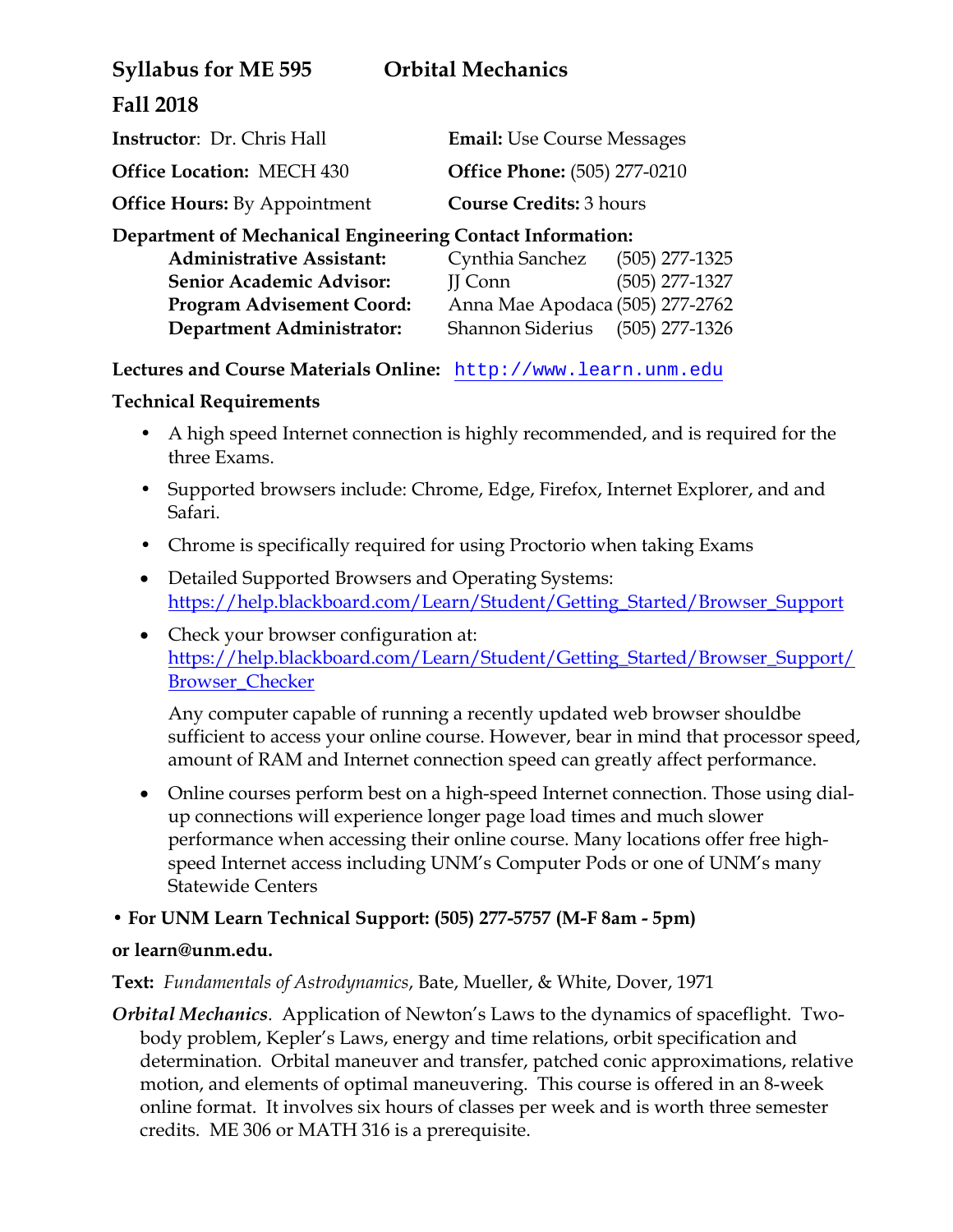- **Goal:** Students know how to formulate and solve the problems associated with analyzing, predicting, and controlling the orbital dynamics of spacecraft.
- **Objectives:** Students can apply the two-body problem to satellite orbital motion. Students can apply simple perturbations to solve non-Keplerian satellite orbital motion problems.

Students can apply orbit determination methods.

Students can apply patched-conic techniques to solve interplanetary mission planning problems.

**Discussions:** Each module includes one or more discussion topics. Participation in discussion is graded and is required. For most discussions, your initial response must be submitted by Wednesday at 11:59 PM (1 point), and you will not see other students' submissions until you have submitted your thread. For most discussions, you must make a substantive response to the initial submissions of three other students (3 points), and these responses are due by Friday at 11:59 PM. Late submissions will receive 0 points. A sample Initial Thread and sample Substantive Responses are provided in the material for the first week.

Each week, by 11:59 PM Friday, I will upload either a brief video or a text discussion of my observations of your discussions for that week.

**Homework Policy:** There are homework assignments each week, and each assignment specifies the due date (11:59 PM Monday of the following week, unless otherwise specified). Homework must be uploaded as a single pdf file by the due date. Late homework will not normally be accepted and will receive a grade of 0. In the event of family or work emergency, please contact me before the due date to make an arrangement for late submission. Each homework assignment will require some Matlab programming.

Each homework submission must be presented neatly, using complete sentences, and explanations for each step in the solution. You do not have to typeset your homework, but you should consider it to be a technical report. An example Homework "report" is presented with the material for the first week.

I will post a detailed solution to each homework assignment after the due date. Usually, I will have the homework assignment graded within 24 hours. If for some reason I am unable to meet that commitment, I will let you know by way of an announcement.

- **Quizzes:** There are quizzes between the lectures. You will not be allowed to proceed to the next lecture until you have made at least one attempt for the preceding quiz. You are allowed two attempts, and your grade for each quiz will be the average of your attempts. All quiz attempts must be completed by 11:59 PM on Monday of the following week. Thus, Week Two's quiz attempts must be completed before 11:59 PM on Monday of Week Three. Quizzes not attempted by the due date will receive 0 points. Most quizzes are graded immediately. Some quizzes include brief essays and will be graded within 24 hours.
- **Exams:** There are two mid-term exams and one final exam. The exams will be online and will be similar in format to the quizzes. The exams are scheduled for Thursday evening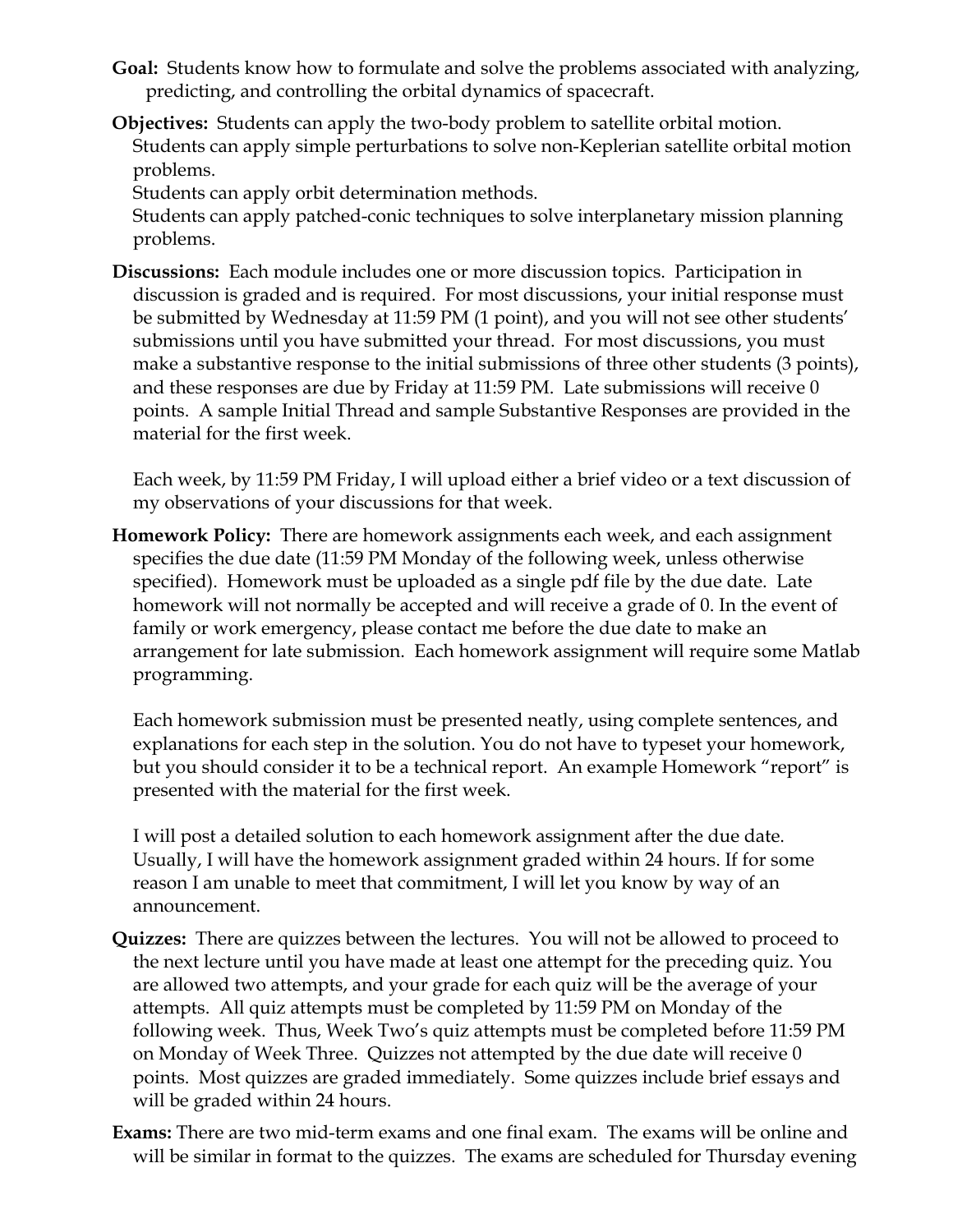6-8 PM in the  $3^{rd}$ , 6<sup>th</sup>, and  $8^{th}$  weeks of the course. Please identify conflicts at your earliest opportunity, and we can work together to arrange an alternate time. Grades on Exams will be available within 24 hours of all students having completed the exam. Also, for each Exam, there will be Pre- and Post-Exam Discussion Fora. The Post-Exam Discussion will include a detailed summary of each problem.

| <b>Grading Policy:</b> | <b>Discussions</b> | 10% |
|------------------------|--------------------|-----|
|                        | Quizzes            | 15% |
|                        | Homework           | 15% |
|                        | Midterm Exam I     | 15% |
|                        | Midterm Exam II    | 15% |
|                        | Final Exam         | 20% |
|                        | Wild Card          | 10% |

 The "wild card" 10% is added to the grade for Midterm Exam I or II or Final Exam, whichever is highest. For example, if you have a higher grade on Final Exam than for any other grade category, then your Final Exam will count for 30% instead of 20%.

**Grading Scale:** The grading scale is given below, where the numbers are the percentage of the total weighted grades as defined in the Grading Policy above.

| 98-100   | $A+$      |
|----------|-----------|
| 93-97.99 | A         |
| 90-92.99 | $A -$     |
| 87-89.99 | B+        |
| 83-86.99 | В         |
| 80-82.99 | $B-$      |
| 77-79.99 | C+        |
| 73-76.99 | $\subset$ |
| 70-72 99 | C-        |
| 67-69.99 | 1         |
| 63-66.99 | D         |
| 60-62.99 | D-        |
| Below 60 | F         |

**Attendance Policy:** Regular and punctual attendance is required. UNM Pathfinder policies apply, which in part means instructor drops based on non-attendance are possible. This policy applies regardless of the grading option you have chosen. UNM Learn automatically records all students' activities including: your first and last access to the course, the pages you have accessed, the number of discussion messages you have read and sent, web conferencing discussion text, and posted discussion topics. I access this data regularly to evaluate class participation and to identify students having difficulty. If you are "absent" from the course for three consecutive days, I will contact you. If you are "absent" from the course for one full week, I will contact you about dropping from the course.

**Drop Policy:** This course falls under all UNM policies for last day to drop courses, etc. Please see

http://www.unm.edu/studentinfo.html

or the UNM Course Catalog for information on UNM services and policies. Please see the UNM academic calendar for course dates, the last day to drop courses without penalty, and for financial disenrollment dates.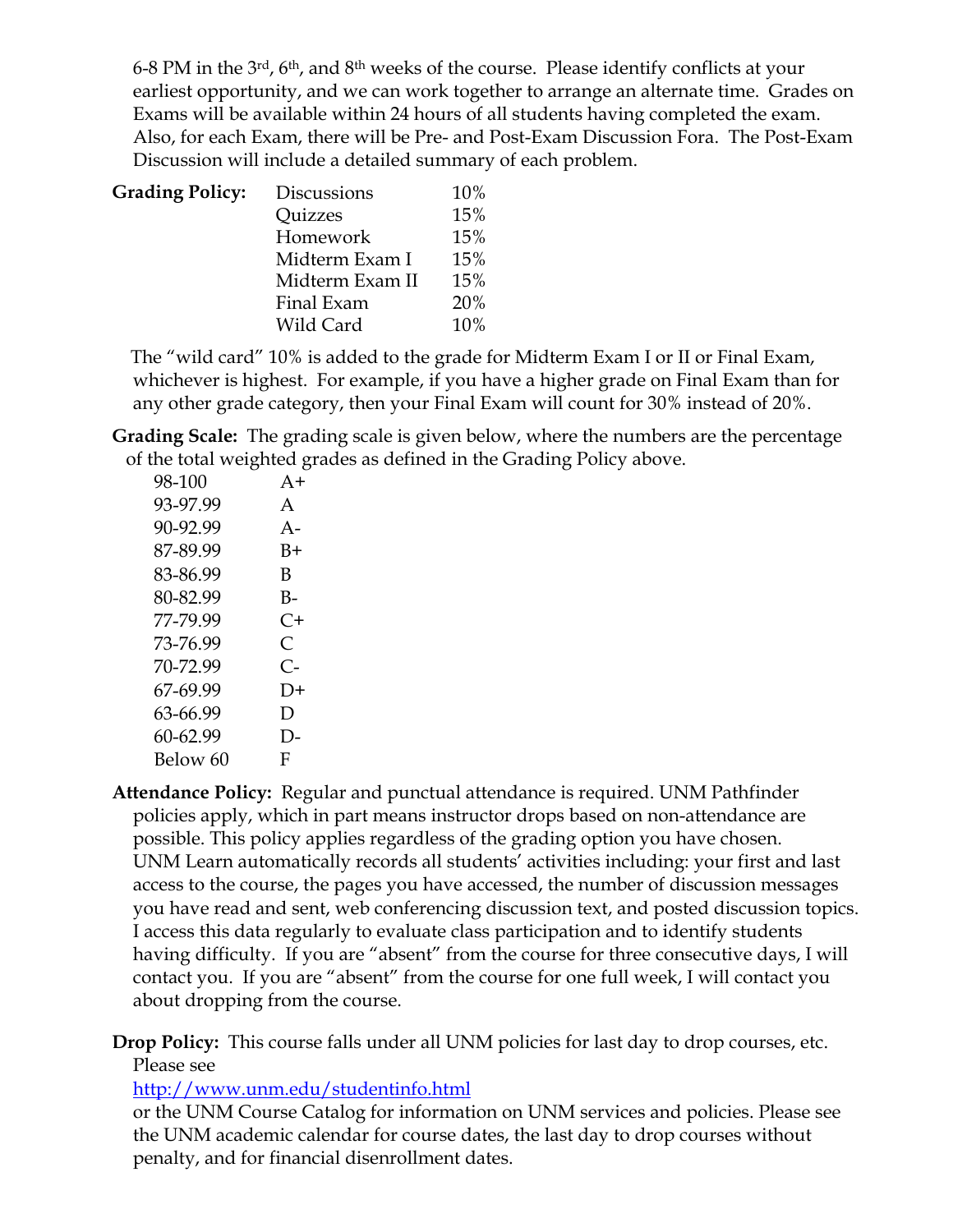**Academic Integrity:** The University of New Mexico believes that academic honesty is a foundation principle for personal and academic development. All University policies regarding academic honesty apply to this course. Academic dishonesty includes, but is not limited to, cheating or copying, plagiarism (claiming credit for the words or works of another from any type of source such as print, Internet or electronic database, or failing to cite the source), fabricating information or citations, facilitating acts of academic dishonesty by others, having unauthorized possession of examinations, submitting work of another person or work previously used without informing the instructor, or tampering with the academic work of other students. The University's full statement on academic honesty and the consequences for failure to comply is available in the college catalog and in the *Pathfinder*.

## **Topics:** (text reference) *Learning Outcomes*

#### **Formulation of the two body problem (Ch. 1)**

*Students can explain the assumptions and principles that lead to the two-body equations of motion and their solution. Students can apply principles of energy and angular moment to solve orbital mechanics problems.* 

#### **Constants of the motion and orbital elements (Chs. 1–2)**

*Students can use the relationships between position, velocity, energy, angular momentum, and the classical orbital elements to solve orbital mechanics problems.* 

## **Coordinate systems and sidereal time (Ch. 2)**

*Students can derive and use rotation matrices to relate various coordinate systems. Students can use the relationship between time and coordinates.* 

#### **Basic orbital maneuvers (Ch. 3)**

*Students can identify the classes of orbits. Students can apply methods of transferring from one orbit to another, including changing the plane of the orbit.* 

#### **The time-of-flight problem (Ch. 4)**

*Students can apply the relationship between time-of-flight and orbital geometry to solve timeof-flight problems.* 

*Students can apply numerical methods to solve a variety of mission analysis problems involving time-of-flight.* 

## **Orbit determination methods (Ch. 5)**

*Students can determine a satellite's orbit given position and/or velocity observations.* 

## **Launch windows and orbital rendezvous (lecture notes)**

*Students can calculate launch windows for a particular mission. Students can calculate simple orbital rendezvous and phasing maneuvers.* 

#### **Restricted Three-Body Problem (TBD)**

*Students can describe the restricted three-body problem as motivation for studying lunar and interplanetary trajectories.* 

#### **Lunar and Interplanetary Trajectories (Chs. 7-8)**

*Students can develop simple Earth-Moon and interplanetary trajectories using the patched conic approximation.* 

#### **Supplementary References:**